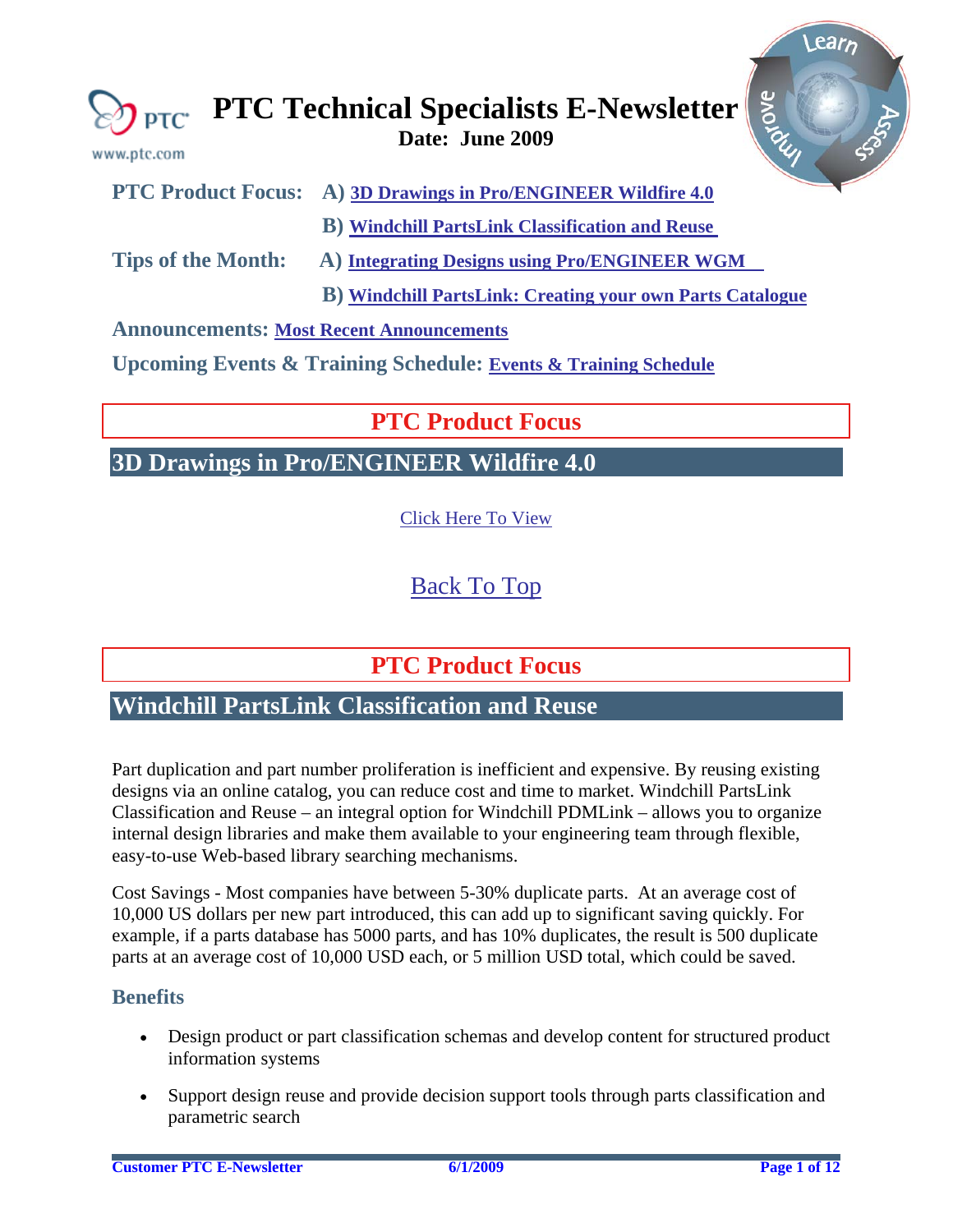- Optimize the creation, use and reuse of designs at all points in the product development process
- Increased engineering productivity, through parametric searches, graphical navigation, and built-in 3D visualization tools
- Parts management drives faster time to market, better sourcing decisions, increased engineering productivity

Owners of Windchill PartsLink Catalog, typically system librarians or Administrators, will use CounterPart to classify product data and then publish it to Windchill PartsLink Catalog for display in the interactive product catalog.

## **Understanding Classification Hierarchy: Overview**

In its most basic sense, a classification schema is a hierarchy. At the top level of the hierarchy is the Root. There can only be one Root in a classification hierarchy. Below the root are parent nodes and child nodes. Any object that has a child node beneath it is a parent node. (In a sense, therefore, the ROOT level itself is a parent to the parent nodes beneath it.) Parent nodes can have more than one child node. The term family refers to a class and all classes below it in the tree. The term sibling refers to children with the same parent node. A leaf is a node with no children.

CounterPart automatically applies the attributes of the parent to the children beneath it. This is called inheritance. For example, if a parent node contains the attribute Color, then all children beneath the parent node will also have the Color attribute. By automatically applying inheritance to the children, CounterPart helps speed up the process of classifying your products.

A PTC classification system consists of a hierarchy containing classes, attributes, values, and units.

More information can be found at <http://www.ptc.com/products/windchill/partslink-classification-and-reuse> [http://www.ptc.com/WCMS/files/51815/en/2357\\_WindchillPartsLink\\_DS\\_EN.pdf](http://www.ptc.com/WCMS/files/51815/en/2357_WindchillPartsLink_DS_EN.pdf)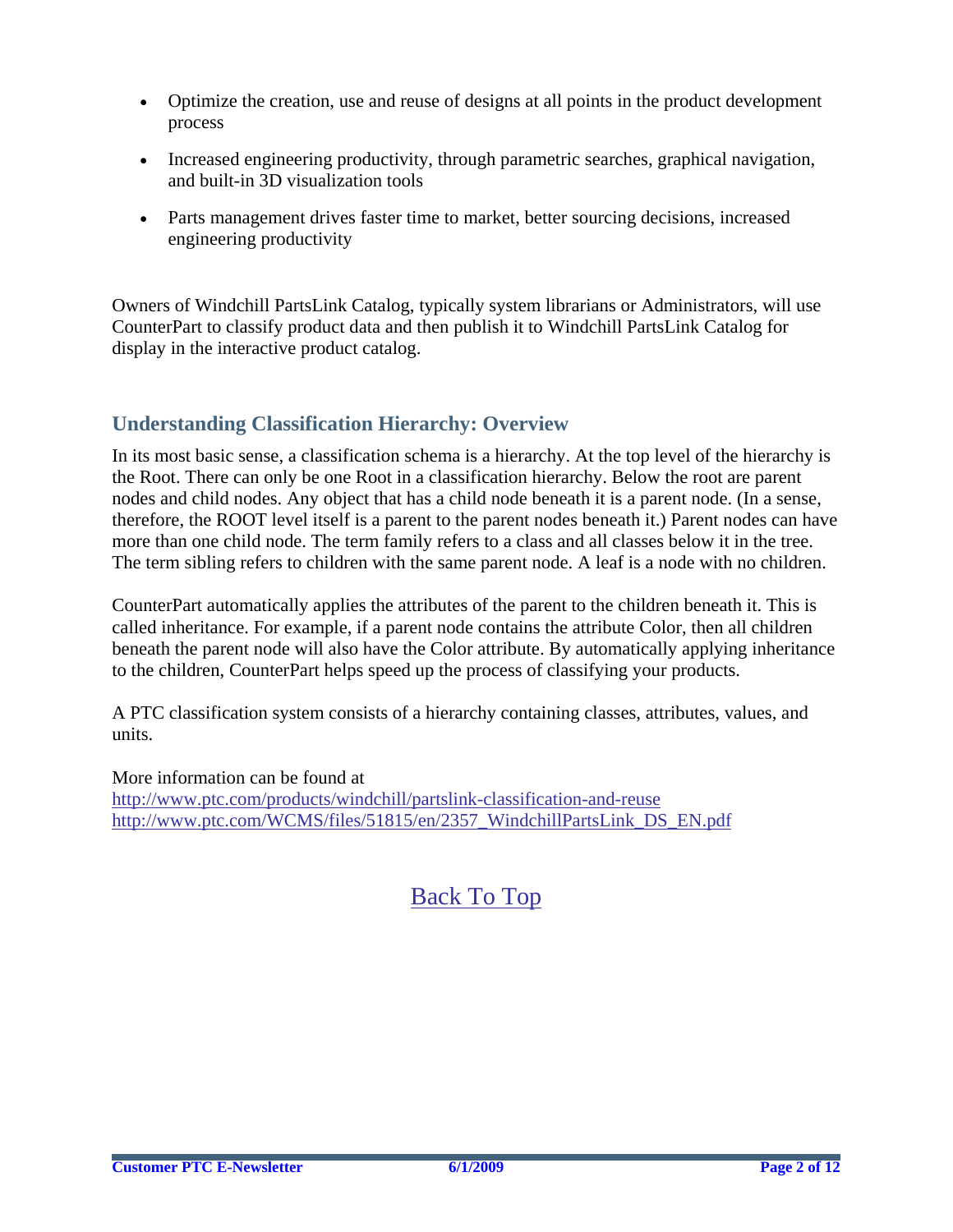# **Tips of the Month**

# <span id="page-2-0"></span>**Integrating Designs using Pro/ENGINEER WGM**

[Click Here To View](http://members.shaw.ca/jpeng/newsletter/PTC_Technical_Specialists_E-Newsletter_2009_06_desktop.pdf)

# [Back To Top](#page-0-0)

# **Tips of the Month**

## **Windchill PartsLink: Creating your own Parts Catalogue**

In the following scenario we will create a classification to catalogue software IP used in the design of SOC (System on a Chip) Integrated Circuits. After the creation of this Classification Schema our IP Design Centers around the Globe will all be able to leverage each other's preexisting IP data. It is believed that leveraging pre-existing IP your company will save 10 million per year. Your particular needs may be to catalogue gears, springs, mechanical fasteners, electrical parts, or software components.

Before you begin research and document how you want to structure the schema/ hierarchy

- Mechanical Parts
	- o Bearings
		- Roller Bearings
		- Thrust Bearings
	- o Valves
		- Manual
		- Solenoid
			- normally Open
			- normally Closed

You should document the parameters you wish to associate to each node of the schema.

- OutsideDiameter
	- o Thread\_Pitch
		- Grip Length
			- Max Load

It is also useful to locate pictures which will represent each Node of the schema.

During the installation of PartsLink, CounterPart (our Component Classification application) and its shortcut was installed on your hardware.

The executable is located at …/counterpart/bin/counterpart.bat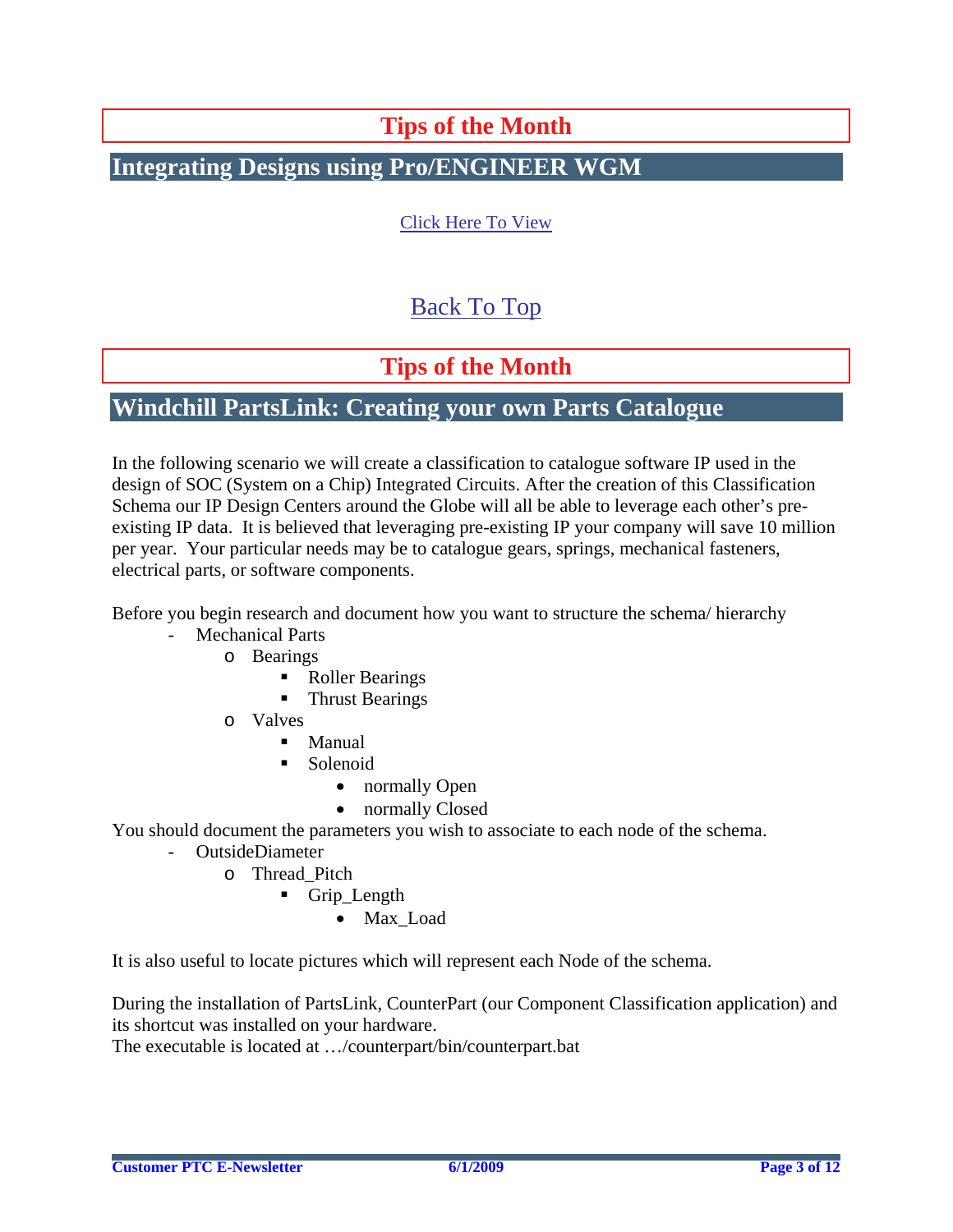## **Creating a Part Classification**

After launching and authenticating onto Counterpart you will see the following screen. Select Tools/Windchill Classification Administrator/ Check Out to begin creating a new Searchable Classification.

| <b>38 CounterPart - Windchill_Standard_Classification.cpj [Windchill-Linked] - Master Classification</b><br>File Edit View Import Export Insert Table Master-Classification Tools Window Help |                                                                                                                                                                                                             |                                                                                                          | $F = \mathbf{z}$ |
|-----------------------------------------------------------------------------------------------------------------------------------------------------------------------------------------------|-------------------------------------------------------------------------------------------------------------------------------------------------------------------------------------------------------------|----------------------------------------------------------------------------------------------------------|------------------|
| Windchill Standard Classification<br>Searchable<br><b>M</b> Content Item<br>Folder<br>PartDescribeLink                                                                                        | Windchill Classification Administrator ><br>Windchill PartsLink Catalog Publisher<br>Language<br>Maste<br>Options<br>Full Name: Floating Point IP                                                           | ty Check In<br>Ly Check Out<br><b>But Syntercome</b><br>Undo Checkout<br>EQU Validate<br>LOJ Differences |                  |
| PartReferenceLink<br>PartUsageLink                                                                                                                                                            | Tree Name: Floating Point IP                                                                                                                                                                                | Setup                                                                                                    |                  |
|                                                                                                                                                                                               | Keywords: Floating Point IP<br>Primary Unit System: (none)<br>Public Class: None<br>Link to Public<br>Add to Public<br>All Attributes   Class Attributes   Constraints   Display Order Images<br>Schematic: | Windchill Class:<br>□ Is Searchable<br>Image:                                                            |                  |

Adding a new Part Type

- Navigate to Part in the folder view
	- o Select Searchable/Part
- From the Top Menu
	- o Select Class/give the new part classification structure a name (IP Core) ■ This will be the Root node of your new structure

| ■ CounterPart - IPCore.cpj [Windchill-Linked, checked out] - Master Classification |                                           |                                                                          |                                      | $ \Box$ $\times$ |
|------------------------------------------------------------------------------------|-------------------------------------------|--------------------------------------------------------------------------|--------------------------------------|------------------|
| File Edit View Import Export Insert Table Master-Classification Tools Window Help  |                                           |                                                                          |                                      |                  |
| SH X<br>2                                                                          | Class.<br><b>Attribute</b>                | 부총적/奧<br>学图学                                                             |                                      |                  |
| Windchill Standard Classification<br>Searchable<br>F<br><b>M</b> Business Entity   | Attribute Folder<br>Quantity Of Measure   |                                                                          |                                      |                  |
| Document                                                                           | Attachment                                |                                                                          |                                      |                  |
| ⊟— <mark>nel</mark> Part                                                           | Attachment Folder                         | dard Classification                                                      | Description:                         |                  |
| E Hy Electronic Parts<br>E Full IT Products<br>E Mechanical Parts                  | New Data Set<br>Add Public Classification | dard Classification                                                      |                                      |                  |
| 由… <mark>片</mark> ,Process Equipment<br>- <mark>f</mark> a <sub>i</sub> class      | Keywords:                                 |                                                                          |                                      |                  |
| Content Item<br>Folder<br>ъ<br>PartDescribeLink                                    | Primary Unit System: (none)               |                                                                          | Windchill Class:<br>java.lang.Object |                  |
| PartReferenceLink<br>PartUsageLink                                                 | Public Class: None<br>Link to Public      | Add to Public                                                            | $\Box$ Is Searchable                 |                  |
|                                                                                    |                                           | All Attributes   Class Attributes   Constraints   Display Order   Images |                                      |                  |
|                                                                                    | Name.                                     | Alias                                                                    | Type                                 | Go to Attribute  |
|                                                                                    | Extended Type                             | ptc_extclass                                                             | String                               |                  |
|                                                                                    | LocalID<br>UFID                           | ptc_oid<br>ptc_ufid                                                      | String<br>String                     |                  |
|                                                                                    |                                           |                                                                          |                                      |                  |
| Attributes QOM Attachments<br>Classes                                              |                                           |                                                                          |                                      |                  |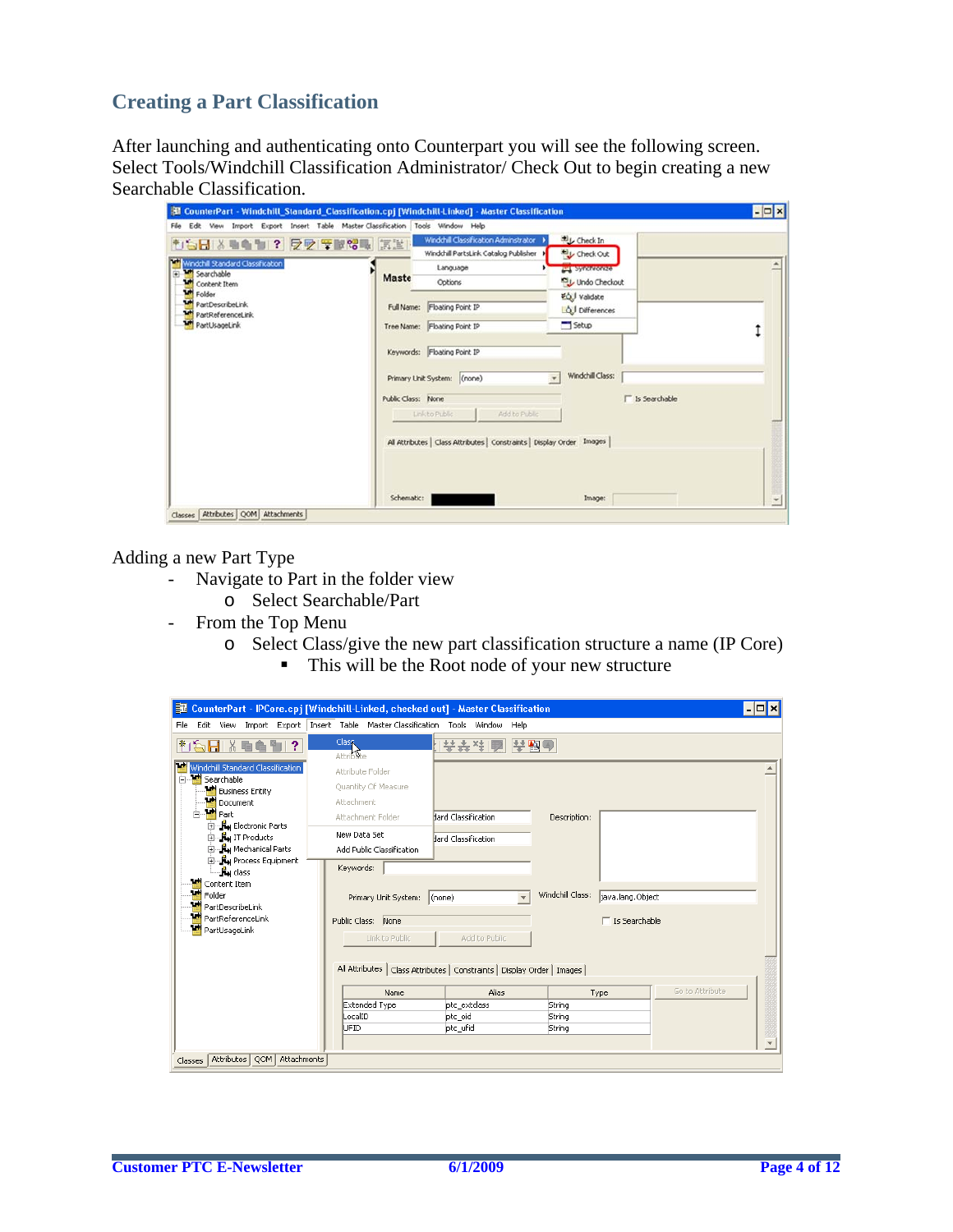Double click the Root node to add Parent nodes and Child nodes following the same process as mentioned previously. You can attach a picture to represent each node. This will allow you to build you schema /hierarchy as you had documented. You can also navigate by Schematic or choose not to display an image.



## **Defining Attribute Behavior**

With the Classes navigation tab selected, double click the Parent Node of the classification you created. Listed will be the Attributes for the Children of the Parent node. Select the Attribute you wish to define and select "Go to Attribute" from the operation selection on the right side.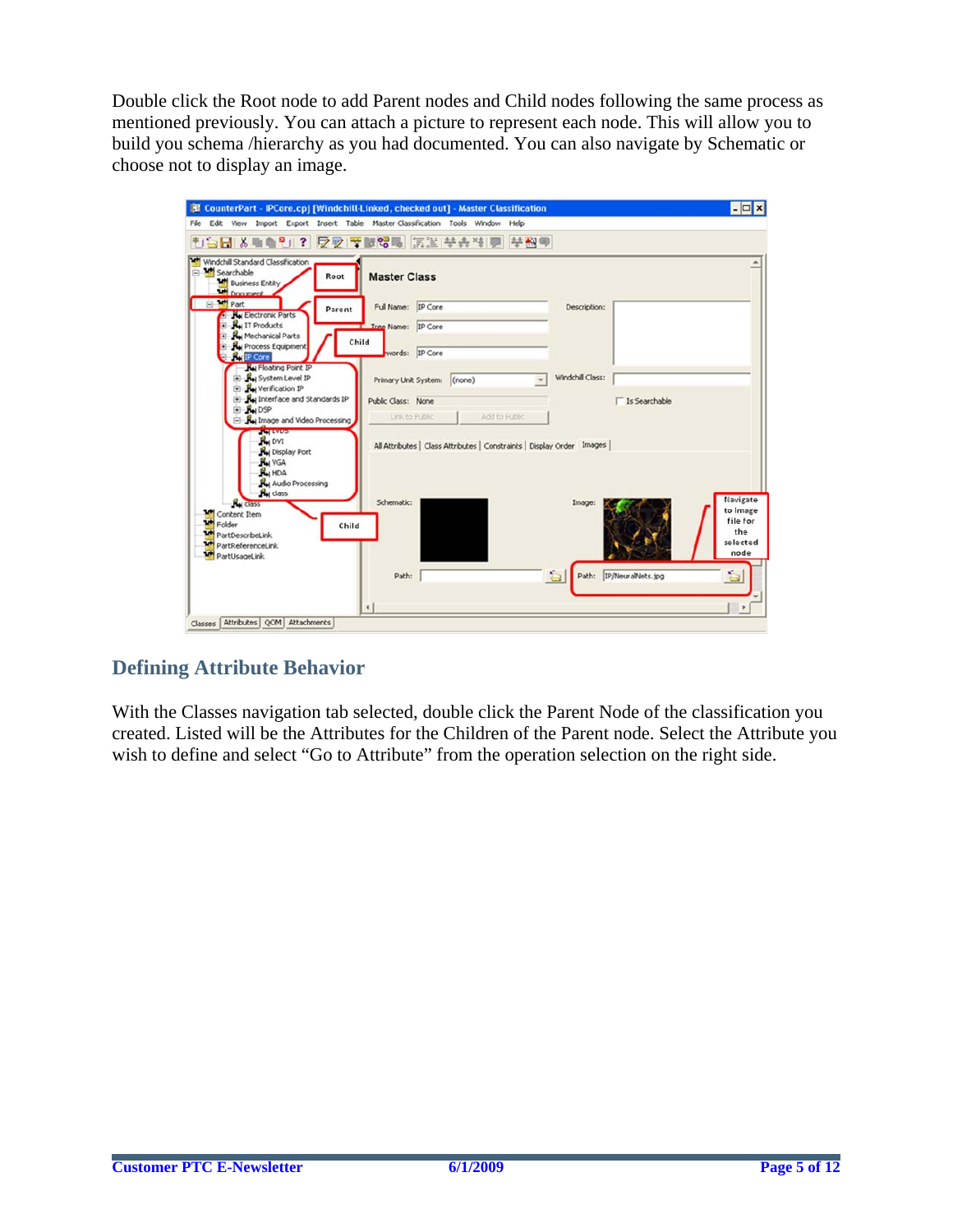| 10日以重叠2012 受受 受關80年 医温琴表性婴 毕图里                                                       |                     |                                                   |                                                                      |                  |                  |
|--------------------------------------------------------------------------------------|---------------------|---------------------------------------------------|----------------------------------------------------------------------|------------------|------------------|
| Windchill Standard Classification<br>Searchable                                      | <b>Master Class</b> |                                                   |                                                                      |                  |                  |
| Business Entity<br>Document                                                          |                     | Full Name: IP Core                                |                                                                      | Description:     |                  |
| Part<br><b>ED</b> Electronic Parts                                                   |                     | Tree Name: IP Core                                |                                                                      |                  |                  |
| <b>F</b> Ru IT Products<br><b>Hal Mechanical Parts</b>                               |                     | Keywords: IP Core                                 |                                                                      |                  |                  |
| <b>Ky Presser Equipment</b><br><b>Pal IP Core</b><br><b>Tel Froating Point IP</b>    |                     | Primary Unit System: (none)                       |                                                                      | Windchill Class: |                  |
| <b>B</b> R <sub>M</sub> System Level IP<br><b>E</b> Nerification IP                  | Public Class: None  |                                                   |                                                                      |                  | □ Is Searchable  |
|                                                                                      |                     |                                                   |                                                                      |                  |                  |
| Fig. Interface and Standards IP<br>E Ru DSP<br>Mu Image and Video Processing         |                     | Link to Public                                    | Add to Public                                                        |                  |                  |
| <b>R</b> <sub>H</sub> LVDS<br><b>Rei DVI</b>                                         |                     |                                                   | All Attributes Class Attributes Constraints   Display Order   Images |                  |                  |
| <b>He</b> Display Port                                                               |                     | Name                                              | Alias                                                                | Type             | Add Attribute    |
| <b>FL</b> VGA                                                                        | <b>DSP</b>          |                                                   | <b>SP</b>                                                            | String           | New Attribute    |
| <b>Rei HDA</b>                                                                       | Floating Point IP   |                                                   | oating_point_ip                                                      | String           | Remove Attribute |
| <b>Ru</b> Audio Processing                                                           |                     | Image and Video Proces<br>Interface and Standards | hage and video proce String                                          |                  |                  |
| Rei class                                                                            | System Level IP     |                                                   | terface ip                                                           | String           | Go to Attribute  |
| Pai class                                                                            | Verification IP     |                                                   | ystem_level_ip<br>erification ip                                     | String<br>String |                  |
|                                                                                      |                     |                                                   |                                                                      |                  | Move To Children |
| Content Item<br>Folder<br><b>M<sup>H</sup></b> PartDescribeLink<br>PartReferenceLink |                     |                                                   |                                                                      |                  | Move To Parent   |

Selecting the "Go to Attribute" will display the window allowing the behavior of the Attribute to be configured.

| File                                                         | 图 CounterPart - IPCore.cpj [Windchill-Linked, checked out] - Master Classification<br>Edit View Import Export Insert Table Master-Classification Tools Window Help | $ \Box$ $x$ |
|--------------------------------------------------------------|--------------------------------------------------------------------------------------------------------------------------------------------------------------------|-------------|
|                                                              | SH & DARI? 오랫동물영화 동물 부승적 및 부원의                                                                                                                                     |             |
| <b>B PCSCURRE</b><br><b>机 FCSTarget</b><br>Floating Point IP | <b>Instance Based Attribute</b>                                                                                                                                    |             |
| <b>All Foundry</b><br><b>Ah</b> Hard IP                      | Type:<br>Name: System Level IP<br>String                                                                                                                           |             |
| Hardware Code<br>Th Image and Video Processing               | <b>String</b><br>Description:<br>Transaction level models serving<br>Real<br>as the building blocks for virtual                                                    |             |
| The Interface and Standards IP<br><b>All Inventory</b>       | Integer<br>platforms<br>Boolean                                                                                                                                    |             |
| <b>Ah Lead Finish</b>                                        | Time Stamp<br>Record Reference                                                                                                                                     |             |
| The Long Nom.<br>Material Cost (\$)                          | Attachment Reference<br>Alias:<br>system level ip                                                                                                                  |             |
| NPI Lead Region<br>Ah NPI Lead Site                          | Virtual                                                                                                                                                            |             |
| <b>Ah</b> Netlist                                            | Public Attribute: None                                                                                                                                             |             |
| Package Marking Format<br>Package Type                       | Add to Public<br>Qualifiers:<br>Link to Public<br>None                                                                                                             |             |
| <b>All Pins</b>                                              |                                                                                                                                                                    | Custom      |
| <b>All Pitch</b><br><b>X<sub>h</sub></b> Placement Data      | Catalog: IV helper                                                                                                                                                 |             |
| <b>Ah</b> Product Brief                                      | $\nabla$ indexed<br>Custom DUNS:                                                                                                                                   |             |
| Production Lead Region                                       | Constraints   Classes Attribute Belongs To   Windchill Info                                                                                                        |             |
| Production Lead Site<br><b>Ah</b> Protocal                   | Allowed Value<br><b>Allowed Values</b>                                                                                                                             |             |
| <b>Reset</b>                                                 | Public V<br>Definition<br>Value                                                                                                                                    | Add         |
| <b>ROHS</b>                                                  | $\Gamma$ Range<br>Yes:                                                                                                                                             | Remove      |
| Semi Hard IP<br><b>All Soft IP</b>                           | No                                                                                                                                                                 |             |
| <b>XH</b> Standard Pack Size                                 | <b>F</b> Required                                                                                                                                                  | Move Up     |
| Supply Voltage                                               | Single Value                                                                                                                                                       | Move Down   |
| System Level IP<br>Þ.                                        |                                                                                                                                                                    |             |
| Classes Attributes   QOM   Attachments                       | Max. Length:                                                                                                                                                       |             |

Repeat the process until all the searchable attributes have been populated under their appropriate node. Note: You can create all the attributes for a node and Push them to the children.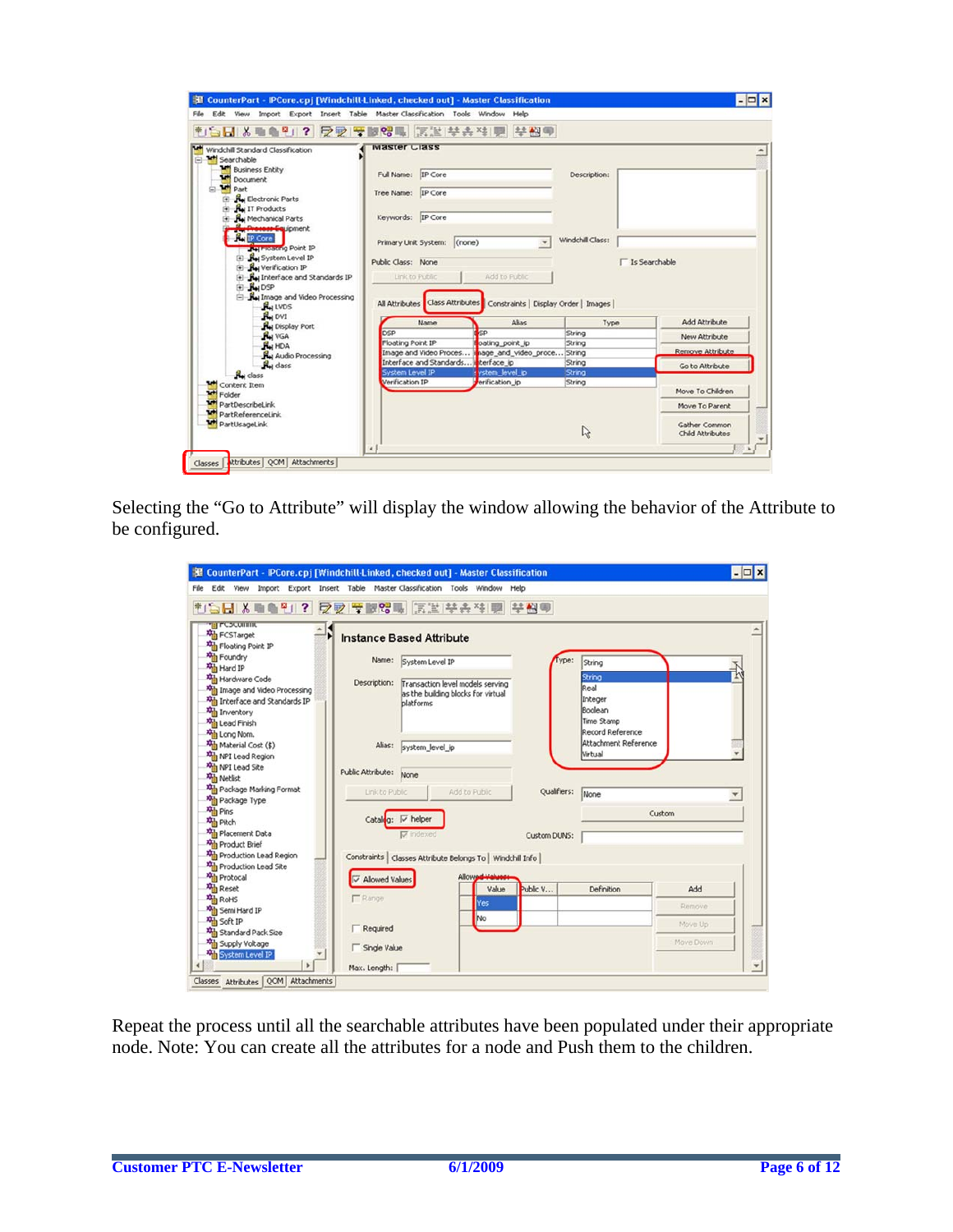## **Verify your work & Check-in**

Select Master Classification/Check for Errors from the Main menu. Select Explain Error if needed after highlighting the error.

| <b>El CounterPart - IPCore.cpj [Windchill-Linked, checked out] - Master Classification</b>                           |                    |                                                                                     |                         |                          | $ \Box$ $\times$ |
|----------------------------------------------------------------------------------------------------------------------|--------------------|-------------------------------------------------------------------------------------|-------------------------|--------------------------|------------------|
| Edit View Import Export Insert Table Master-Classification Tools Window Help<br>File                                 |                    |                                                                                     |                         |                          |                  |
| <b>TERS &amp; 21?</b><br>22                                                                                          |                    | Check All Errors<br>Ctrl+E<br>-----------------------                               | <b>k</b>                |                          |                  |
| IT INFLILED LI PLEYDOL<br>NPI Lead Site<br><b>White</b> Netlist                                                      | $\blacksquare$ Ins | Explain Error<br>$CtrI+R$<br>Populate Master from Public                            |                         |                          |                  |
| Package Marking Format<br>Package Type                                                                               |                    | Name: System Level IP                                                               | Type:                   | String                   |                  |
| <b>Right</b> Pins<br><b>Kill</b> Pitch<br>Placement Data<br>Product Brief<br>Production Lead Region                  | Description:       | Transaction level models serving<br>as the building blocks for virtual<br>platforms |                         | No details               |                  |
| Production Lead Site<br>Protocal<br><b>All Reset</b><br><b>RoHS</b><br>Semi Hard IP                                  | Public Attribute:  | Alias: system_level_ip<br>None                                                      |                         |                          |                  |
| <b>All Soft IP</b><br>Standard Pack Size                                                                             | Link to Public     | Add to Public                                                                       | Qualifiers:             | None                     |                  |
| <b>All Supply Voltage</b><br>System Level IP                                                                         | Catalog: V helper  |                                                                                     |                         | Custom                   |                  |
| Temperature Maximum<br>Temperature Minimum                                                                           |                    | $\nabla$ indexed                                                                    | Custom DUNS:            |                          |                  |
| <b>All Thickness</b><br>Validation Guide                                                                             |                    | Constraints   Classes Attribute Belongs To Windchill Info                           |                         |                          |                  |
| Verification IP<br>Wh Verification Plan                                                                              |                    | Logical ID:                                                                         | com.ptc.System_Level_IP |                          |                  |
| Wafer Diameter<br>Wide Nom.                                                                                          |                    | <b>T</b> Immutable                                                                  |                         | V Instance Based         |                  |
| <b>BU</b> DOCUMENT                                                                                                   | Default Values:    |                                                                                     | Value                   |                          | Add              |
| <b>BUECAD</b><br>PTC_SYSTEM_ATTRIBUTES                                                                               |                    | true                                                                                |                         | $\overline{\phantom{a}}$ | Remove           |
| PartsLink<br><b>Physical</b><br>Portfolio Management Process<br>Semiconductor<br><b>ERITYCO</b><br>Windchill Modeled |                    |                                                                                     |                         |                          |                  |
| Classes Attributes QOM Attachments                                                                                   |                    |                                                                                     |                         |                          |                  |

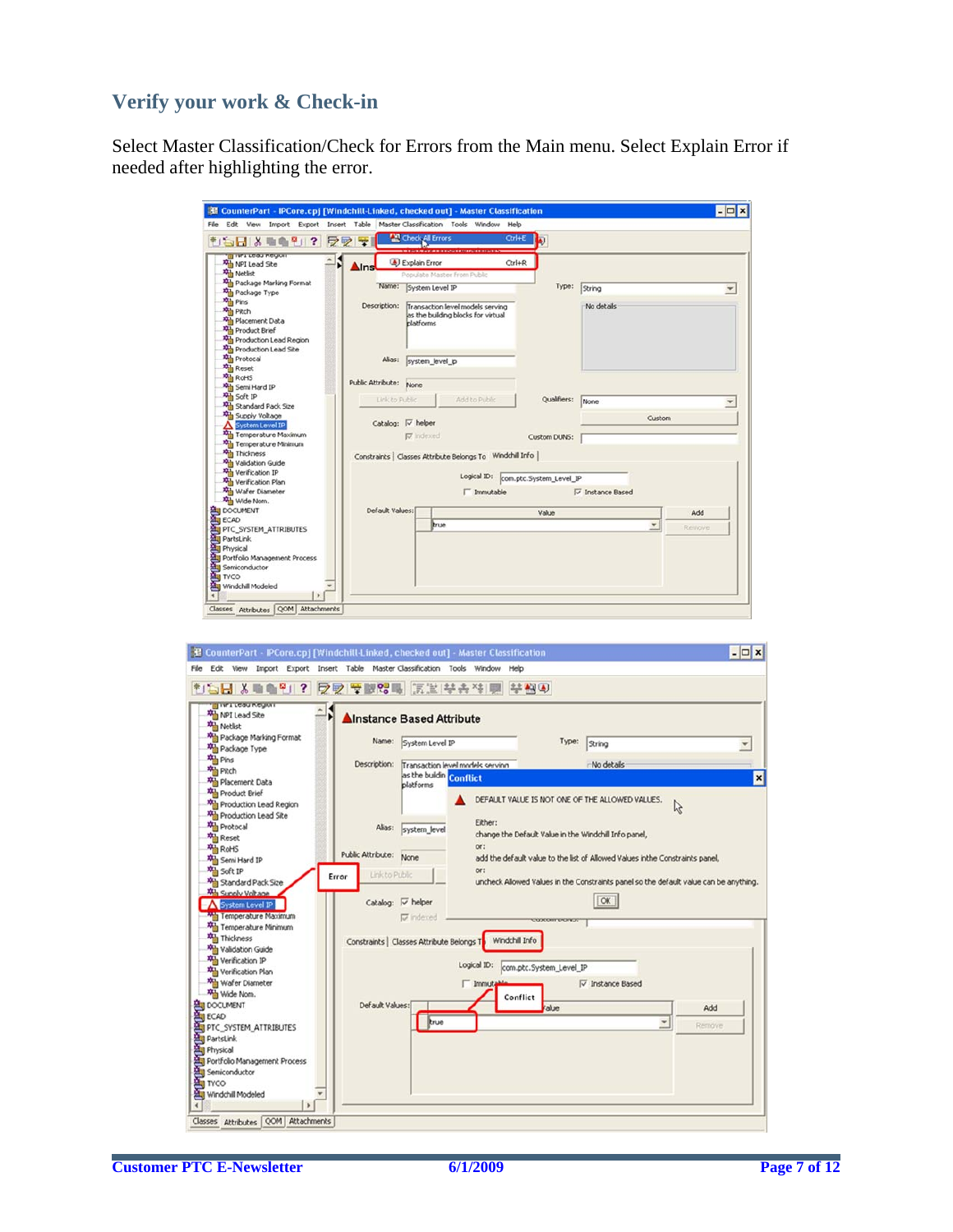The allowed value for the Under the Windchill Info Tab was set to "true". This conflicts with the Allowed Values set on my Constraints tab which allowed only a "Yes" or "No".

Once the correction was made the error disappears. It is CAP sensitive.

## **Check-in and Update the Classification in PartsLink**

Select Tools/Windchill Classification Administrator/ Check In.

Add the Image files to ...\Windchill\codebase\netmarkets\jsp\websearch\attachments\clf

#### Run the following from a Windchill Shell:

#### – **'windchill com.ptc.windchill.partslink.AdminApp updateClf'**

- wcadmin/wcadmin
	- This can take a few minutes
- This command updates the classifications within PartsLink

| Windchill Shell - windchill com.ptc.windchill.partslink.AdminApp -updateClf<br>Microsoft Windows XP [Version 5.1.2600]<br>(C) Copyright 1985-2001 Microsoft Corp.<br>D:\Ptc\Windchill>windchill com.ptc.windchill.partslink.AdminApp -updateClf |    |                                                                                         |                                                                                                                             | - 0 ×           | Ė |
|-------------------------------------------------------------------------------------------------------------------------------------------------------------------------------------------------------------------------------------------------|----|-----------------------------------------------------------------------------------------|-----------------------------------------------------------------------------------------------------------------------------|-----------------|---|
|                                                                                                                                                                                                                                                 | ہ≝ | <b>Authorization Request</b><br>Server:<br>Realm:<br>Scheme:<br>User name:<br>Password: | Enter username and password<br>icenterv01.ptc.com/192.168.0.184138<br>Windchill<br>basic<br>wcadmin<br>*******<br>No<br>Yes | $\vert x \vert$ |   |

## **End Result**

A searchable structure for component reuse

In the example, the IP components need to be associated to the correct classification node.

There are other methods to create, import and export these classifications which can make the classification process even easier.

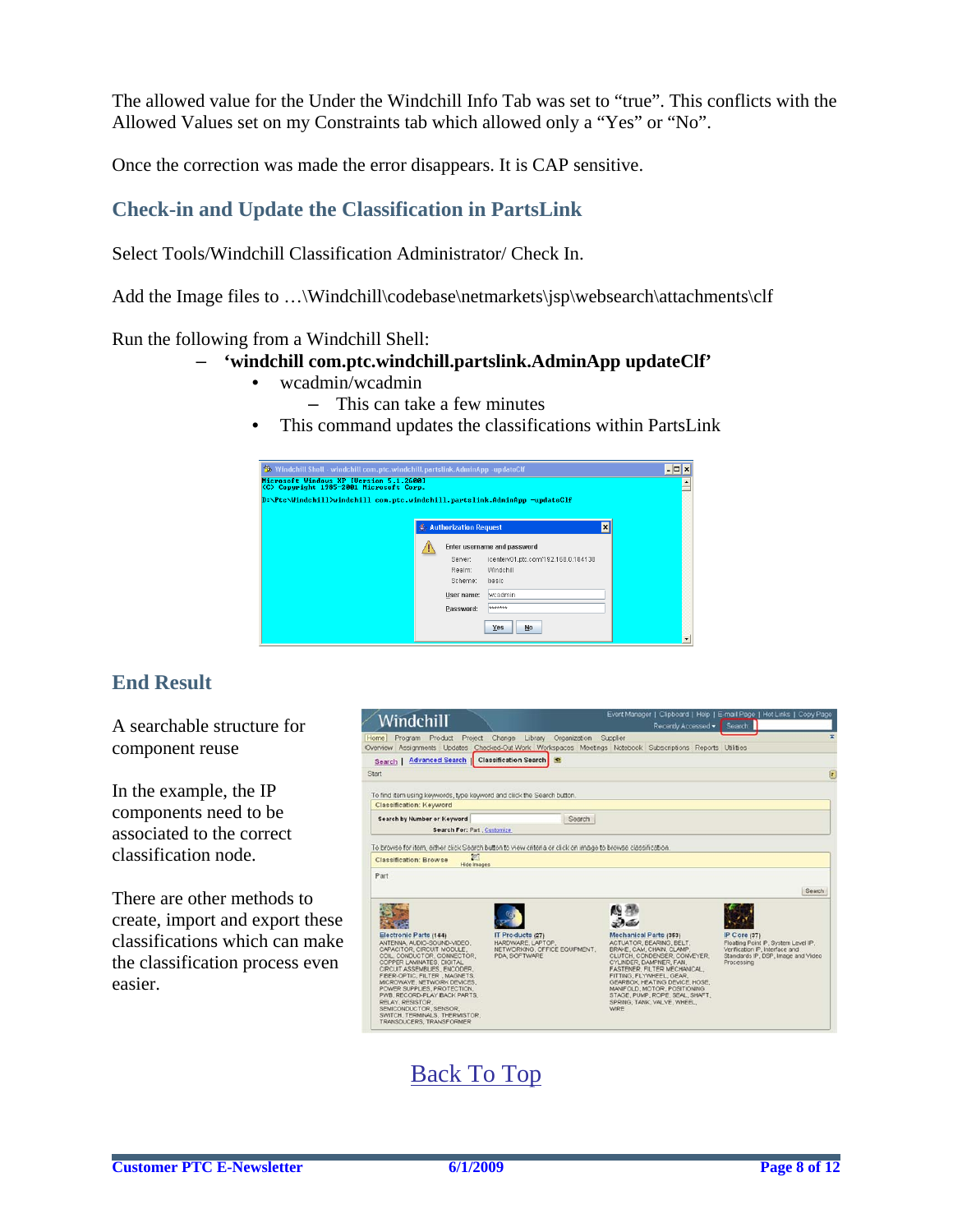## **Announcements**

### <span id="page-8-0"></span>PTC Tips & Techniques Newsletter Archives

Did you miss an issue? Can't find that awesome technique you read about? Fear not, you can click on the link below and go through our Customer PTC E-Newsletter archives.

[Customer Care Zone](http://www.ptc.com/carezone/)

#### PTC Tips & Techniques Webcasts: Work Smarter. Not Harder.

Click below to see regularly scheduled Tips & Techniques technical Webcasts that are designed to provide you with the most popular time-saving tricks that Pro/ENGINEER users of all skill levels will find useful. Get more out of your maintenance dollars!

#### [Tips & Techniques: Work Smarter Not Harder!](http://www.ptc.com/appserver/it/icm/cda/template_lib/events/series.jsp?&im_dbkey=11442&icg_dbkey=141)

### Special Hardware offers for PTC Customers

- <http://www.hp.com/go/ptc>
- <http://www.hp.com/go/ptcworkstation>

#### PTC Sponsored Events

• http://www.ptc.com/company/news/events/index.htm

Explore what is new with the Pro/ENGINEER Wildfire family!

<http://www.ptc.com/go/showcase>

### **Connect with PTC using the latest Social Networking resources:**





Linked in



Also visit<http://social-product-development.blogspot.com/>

#### **E-PROFILES IS HERE!!**

We have been eagerly anticipating the debut of the new electronic version of Profiles Magazine and now it is here! This new web site will supplement the print edition of the magazine and will provide new useful features not feasible with paper media. e-Profiles will provide you with 24x7, worldwide access to key information previously available exclusively in the print version. "Tips & Tricks," a popular feature pioneered by Pro/USER, has also moved to the web and will be expanded as the site matures.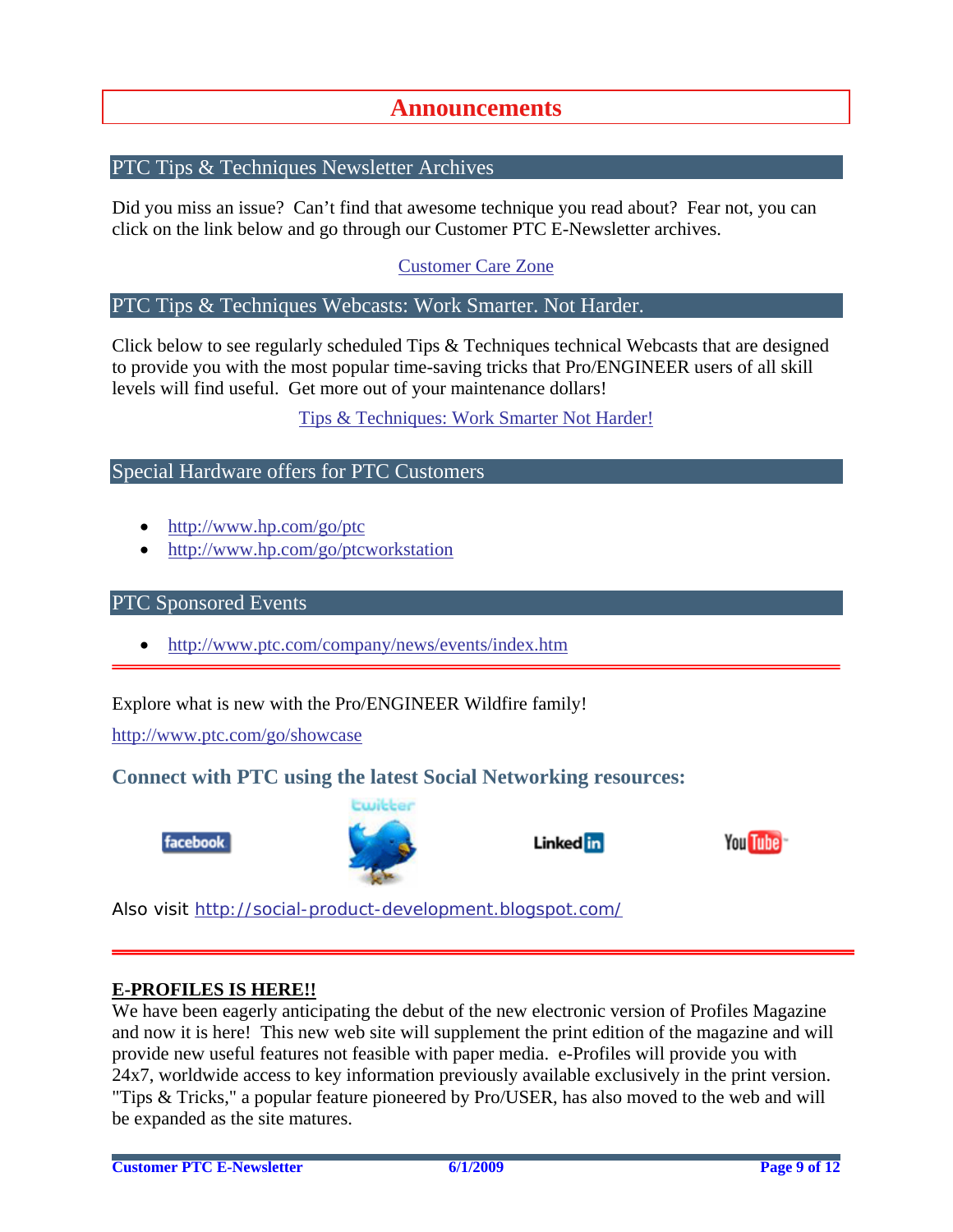Please take a few minutes to check out this new web site. We don't think you will be disappointed.

<http://profilesmagazine.com/>

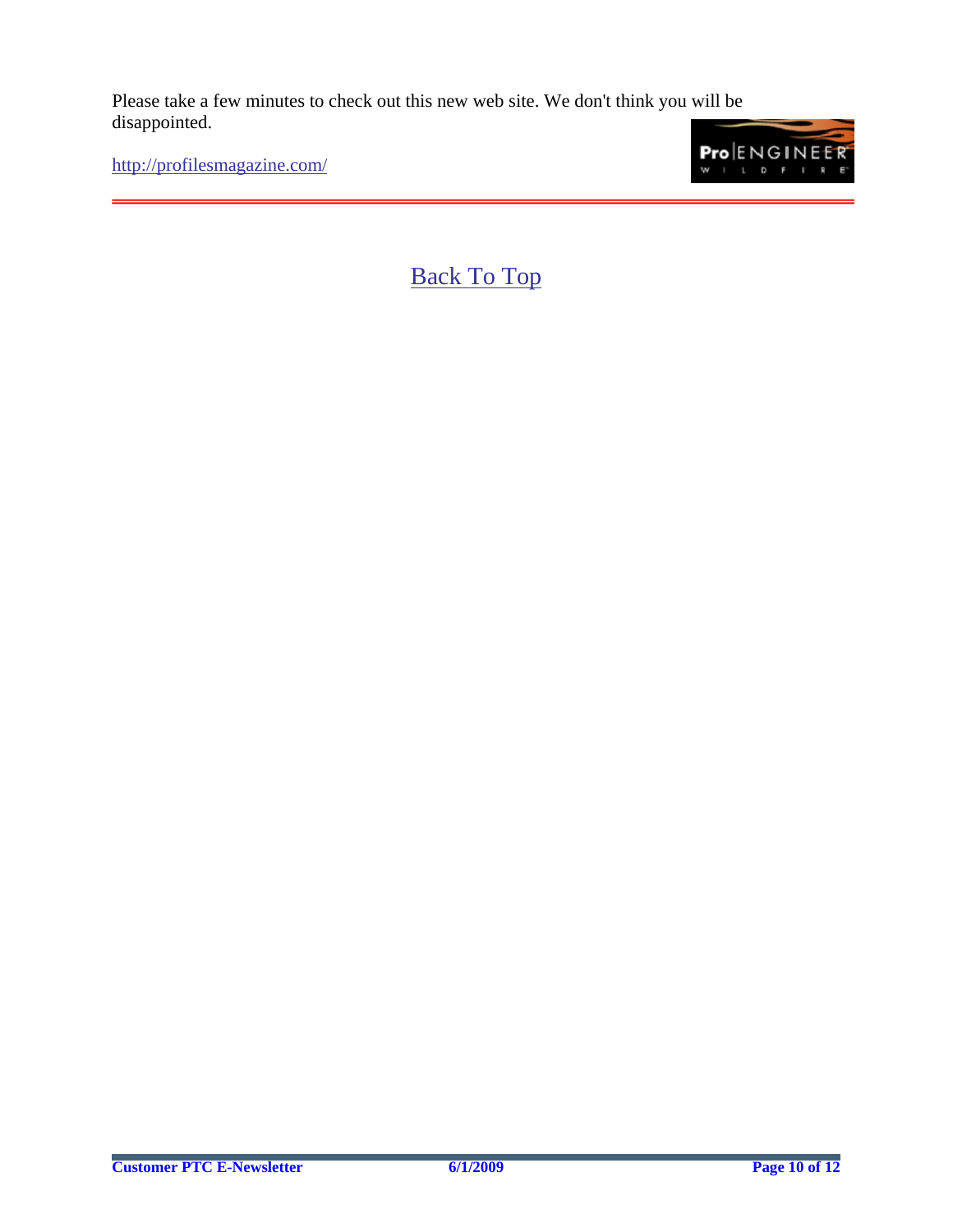# **Upcoming Events & Training Class Schedules**

<span id="page-10-0"></span>

| Upcoming, 2009       | Your local Pro/Engineer User Groups<br>http://www.ptcuser.org/rugs/ |
|----------------------|---------------------------------------------------------------------|
| June $7 - 10$ , 2009 | Orlando, FL USA<br>PTC/USER World Event<br>http://www.ptcuser.org/  |

#### Events

Our seminars and conferences seek to provide you with relevant information regarding product development trends in your industry as well as innovative software learning experiences. Think of them as a constructive day off where you can share experiences and swap ideas with your peers.

If you can't manage to get away, we'll bring it to you. Check back often for regularly scheduled live webcast events.

### [You're Invited to Attend…](http://www.ptc.com/company/news/events/index.htm)

Please visit the [PTC Education Services](http://www.ptc.com/services/edserv/) website for the latest training information including course descriptions, schedules, locations, and pricing.

• Attend a course at any PTC Center and receive a free copy of Pro/ENGINEER Wildfire Student Edition!

<http://www.ptc.com/services/edserv/index.htm>

#### Live Instructor-Lead Virtual PTC Training Courses

Virtual Classrooms provide interactive learning with a trained PTC instructor in convenient and manageable sessions that last approximately 4 hours over a series of days. It's easy to join a class right from your desk using a phone or voice-over IP technology.

Sessions are performed just like a traditional ILT (including interactive exercises where you and the instructor can work on lab exercises together) and feature some of our most popular ILT courses. These sessions cover the exact same material as the traditional ILT in-center courses. Also look for some of our most frequently requested mini-topics delivered in the same format that are only an hour - two hours in duration.

If you have any questions about these sessions or would like to see getting other courses, not on this list, on the schedule please feel free to contact me for more details. They are a great way to bring training to you without you having to worry about location or being out from work for long stretches.